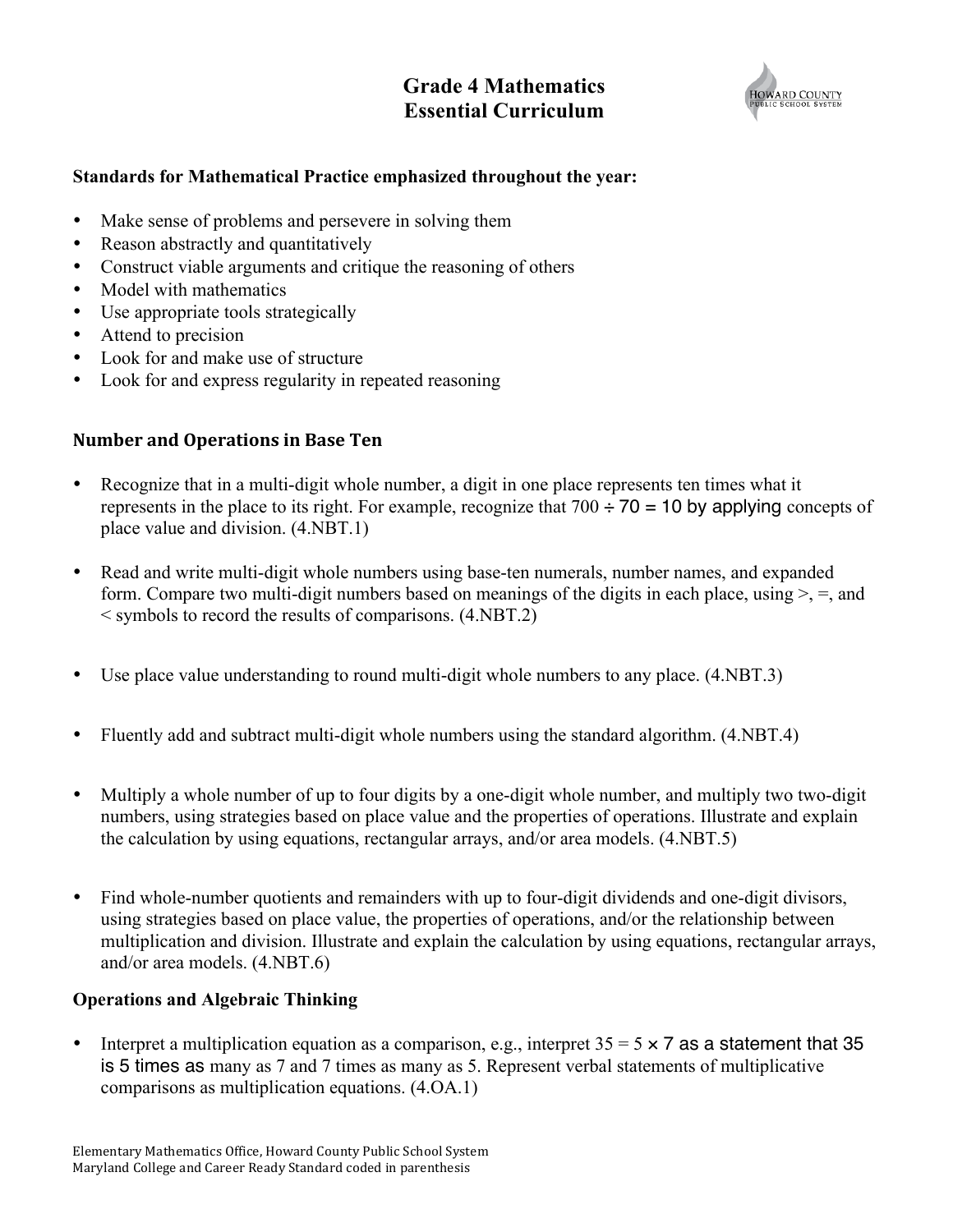- Multiply or divide to solve word problems involving multiplicative comparison, e.g., by using drawings and equations with a symbol for the unknown number to represent the problem, distinguishing multiplicative comparison from additive comparison. (4.OA.2)
- Solve multistep word problems posed with whole numbers and having whole-number answers using the four operations, including problems in which remainders must be interpreted. Represent these problems using equations with a letter standing for the unknown quantity. Assess the reasonableness of answers using mental computation and estimation strategies including rounding. (4.OA.3)
- Find all factor pairs for a whole number in the range 1–100. Recognize that a whole number is a multiple of each of its factors. Determine whether a given whole number in the range 1–100 is a multiple of a given one-digit number. Determine whether a given whole number in the range 1– 100 is prime or composite. (4.OA.4)
- Generate a number or shape pattern that follows a given rule. Identify apparent features of the pattern that were not explicit in the rule itself. For example, given the rule "Add 3" and the starting number 1, generate terms in the resulting sequence and observe that the terms appear to alternate between odd and even numbers. Explain informally why the numbers will continue to alternate in this way. (4.OA.5)

# **Number and Operations – Fractions**

- Explain why a fraction is equivalent to a fraction by using visual fraction models, with attention to how the number and size of the parts differ even though the two fractions themselves are the same size. Use this principle to recognize and generate equivalent fractions.  $(4.NF.1)$
- Compare two fractions with different numerators and different denominators, e.g., by creating common denominators or numerators, or by comparing to a benchmark fraction such as 1/2. Recognize that comparisons are valid only when the two fractions refer to the same whole. Record the results of comparisons with symbols  $\geq$ ,  $\equiv$ , or  $\leq$ , and justify the conclusions, e.g., by using a visual fraction model. (4.NF.2)
- Add and subtract fractions with like denominators (including mixed numbers) using visual models and equations. Decompose a fraction into a sum of fractions with the same denominator in more than one way. Solve word problems involving addition and subtraction of fractions. (4.NF.3)
- Apply and extend previous understandings of multiplication to multiply a fraction by a whole number. (4.NF.4)
- Express a fraction with denominator 10 as an equivalent fraction with denominator 100, and use this technique to add two fractions with respective denominators 10 and 100. (4.NF.5.)
- Use decimal notation for fractions with denominators 10 or 100. For example, rewrite 0.62 as 62/100; describe a length as 0.62 meters; locate 0.62 on a number line diagram. (4NF.6)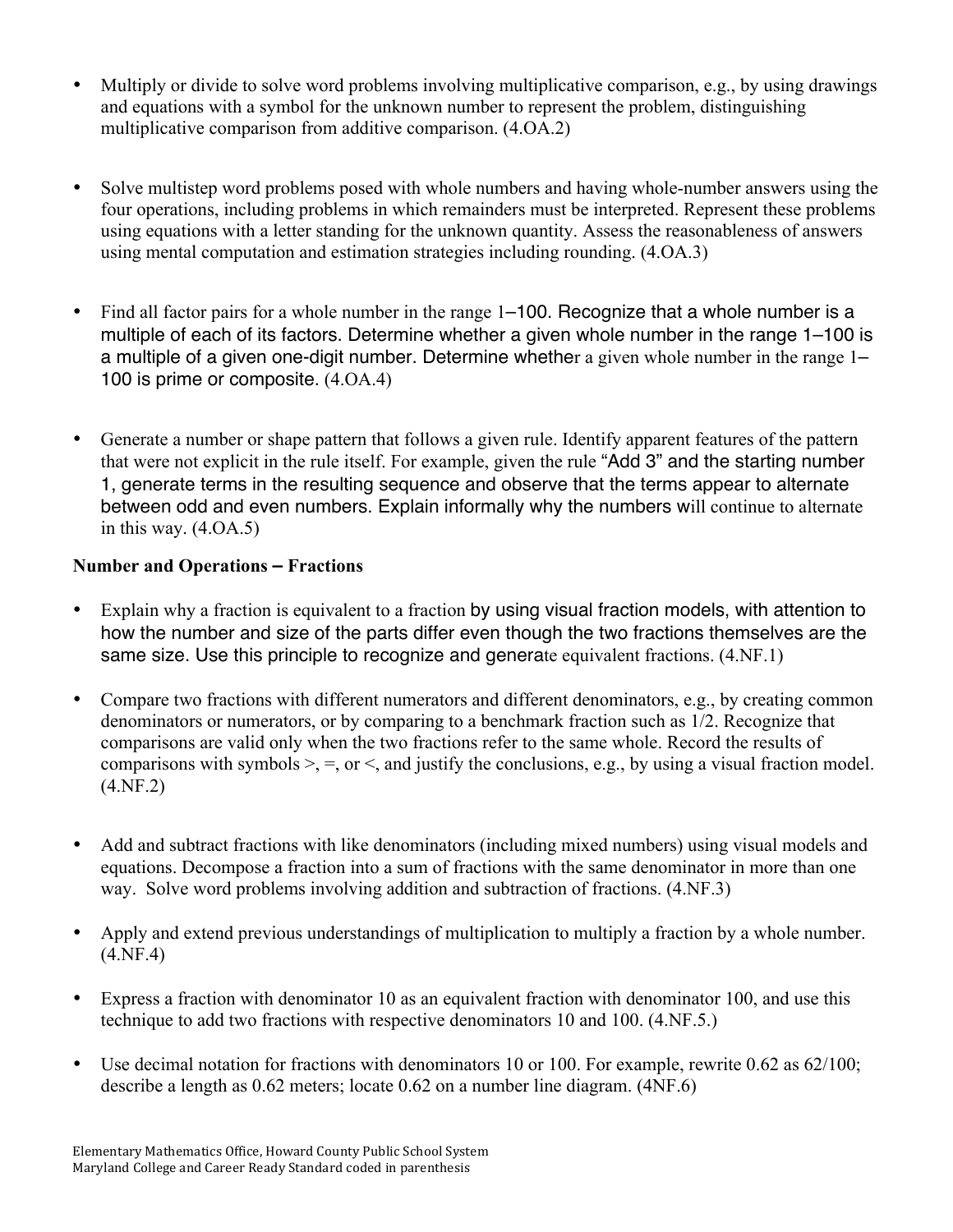• Compare two decimals to hundredths by reasoning about their size. Recognize that comparisons are valid only when the two decimals refer to the same whole. Record the results of comparisons with the symbols  $\ge$ , =, or  $\le$ , and justify the conclusions, e.g., by using a visual model. (4.NF.7)

# **Measurement and Data**

- Know relative sizes of measurement units within one system of units including km, m, cm; kg, g; lb, oz.; l, ml; hr, min, sec. Within a single system of measurement, express measurements in a larger unit in terms of a smaller unit. Record measurement equivalents in a two- column table. (4.MD.1)
- Use the four operations to solve word problems involving distances, intervals of time, liquid volumes, masses of objects, and money, including problems involving simple fractions or decimals, and problems that require expressing measurements given in a larger unit in terms of a smaller unit. Represent measurement quantities using diagrams such as number line diagrams that feature a measurement scale. (4.MD.2)
- Apply the area and perimeter formulas for rectangles in real world and mathematical problems. For example, find the width of a rectangular room given the area of the flooring and the length, by viewing the area formula as a multiplication equation with an unknown factor. (4.MD.3)
- Make a line plot to display a data set of measurements in fractions of a unit  $(1/2, 1/4, 1/8)$ . Solve problems involving addition and subtraction of fractions by using information presented in line plots. For example, from a line plot find and interpret the difference in length between the longest and shortest specimens in an insect collection. (4.MD.4)
- Recognize angles as geometric shapes that are formed wherever two rays share a common endpoint, and understand concepts of angle measurement. (4.MD.5)
- Measure angles in whole-number degrees using a protractor. Sketch angles of specified measure. (4.MD.6)
- Recognize angle measure as additive. When an angle is decomposed into non-overlapping parts, the angle measure of the whole is the sum of the angle measures of the parts. Solve addition and subtraction problems to find unknown angles on a diagram in real world and mathematical problems. (4.MD.7)

#### **Geometry**

- Draw points, lines, line segments, rays, angles (right, acute, obtuse), and perpendicular and parallel lines. Identify these in two-dimensional figures. (4.G.1)
- Classify two-dimensional figures based on the presence or absence of parallel or perpendicular lines, or the presence or absence of angles of a specified size. Recognize right triangles as a category, and identify right triangles. (4.G.2)